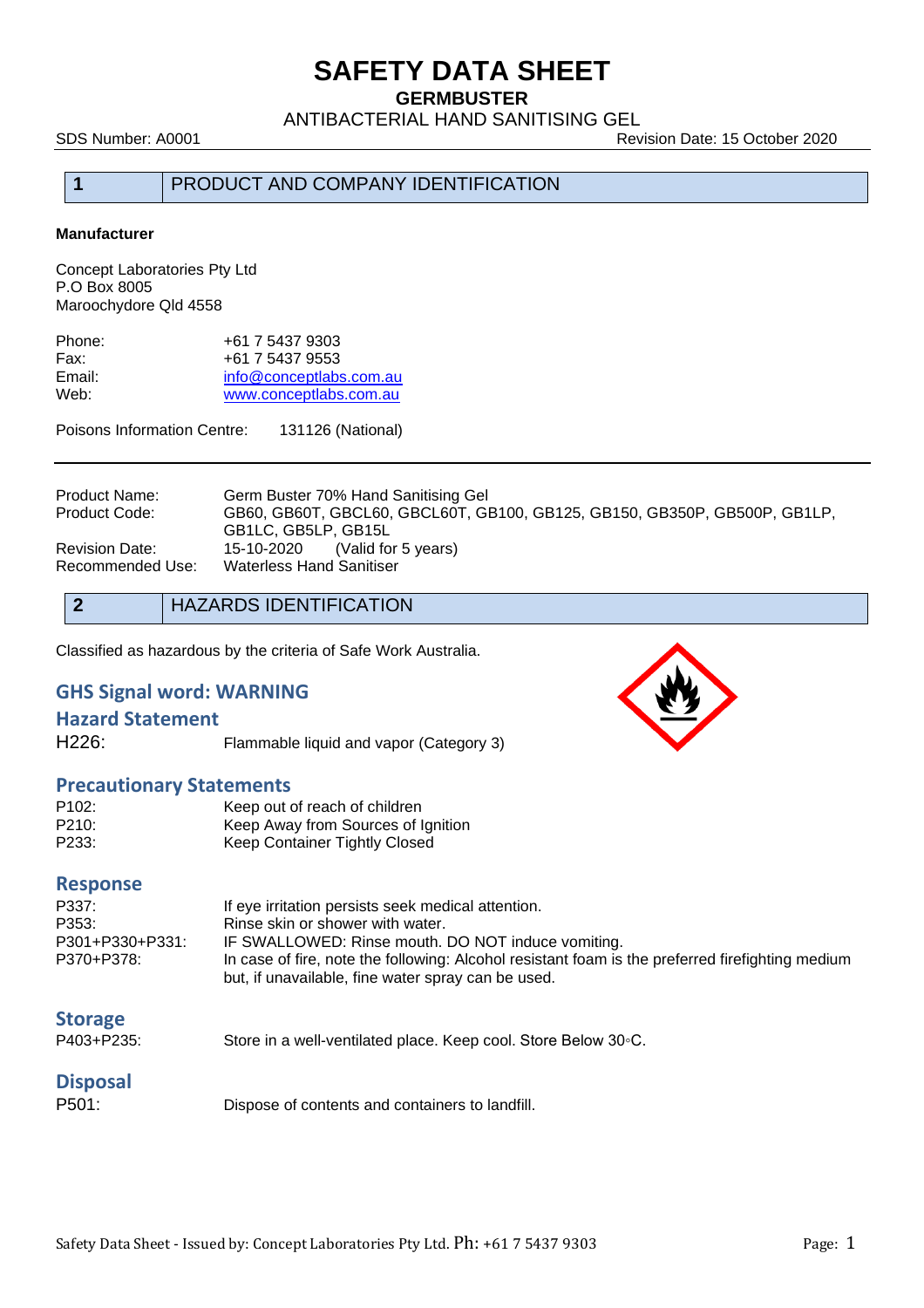**GERMBUSTER**

ANTIBACTERIAL HAND SANITISING GEL

SDS Number: A0001 Revision Date: 15 October 2020

**3** COMPOSITION/INFORMATION ON INGREDIENTS

### **Ingredients:**

| Hazardous Components<br>Ethanol     |                                                                                                                                  | CAS#<br>64-17-5 | CONC %<br>$70\%$ v/v                                                                |
|-------------------------------------|----------------------------------------------------------------------------------------------------------------------------------|-----------------|-------------------------------------------------------------------------------------|
|                                     | <b>FIRST AID MEASURES</b>                                                                                                        |                 |                                                                                     |
| Inhalation:<br><b>Skin Contact:</b> | Not normally required. If patient overcome, move to fresh air.<br>Not normally required. If so, rinse skin or shower with water. |                 |                                                                                     |
| <b>Eye Contact:</b>                 | eyelids occasionally to facilitate irrigation.                                                                                   |                 | Immediately flush eyes with large amounts of water for at least 15 minutes, lifting |
| Ingestion:                          | DO NOT induce vomiting. For advice, contact Poisons Information Centre: 131126.                                                  |                 |                                                                                     |
| <b>Additional info:</b>             |                                                                                                                                  |                 | No aggravated medical conditions known, caused by exposure to this product.         |
|                                     | FIBE FIALITING NE LAUBEA                                                                                                         |                 |                                                                                     |

**5** FIRE FIGHTING MEASURES

**Extinguishing Media:** Dry powder, alcohol stable foam, carbon dioxide and water.

### **Hazardous Decomposition**

Toxic and/or irritating fumes, carbon monoxide (CO), aldehydes, ketones, acids and carbon dioxide  $(CO<sub>2</sub>)$  may be emitted. Wear self-contained breathing apparatus (SCBA) and complete protective clothing.

### **6** ACCIDENTAL RELEASE MEASURES

## **Emergency Procedure:** SAA/SNZHB7

Dangerous Goods initial emergency response guide 14.

**Spills/Clean up:** This product is sold in small packages therefore the accidental release is not usually cause for concern. Remove any possible ignition sources. Slippery when spilled. Personal protective equipment (PPE) should be worn when cleaning up spills. Restrict access to area until completion of cleanup. Stop leak if safe to do so. Contain spill with absorbent material, such as toweling, sand, Vermiculite or another inert material. Prevent spill entering sewers or waterways. Collect and dispose of spilled material according to local regulations. Wash away any remnants with

### **7** HANDLING AND STORAGE

**Handling Precautions:** Contact Concept Laboratories Pty Ltd sales representative for advice when using this product for any other application other than outlined on the label or technical data sheet. Any non-intended or non-authorized use of this product may result in personal injury or damage to equipment. Store product in original container.

### **Storage**

**Requirements:** Store in cool, dry, well-ventilated area. Do not expose containers to open flame, incompatible materials, excessive heat, or direct sunlight. Keep container tightly sealed. Handle with care and avoid spillage on the floor (slippage).

copious amounts of cold water.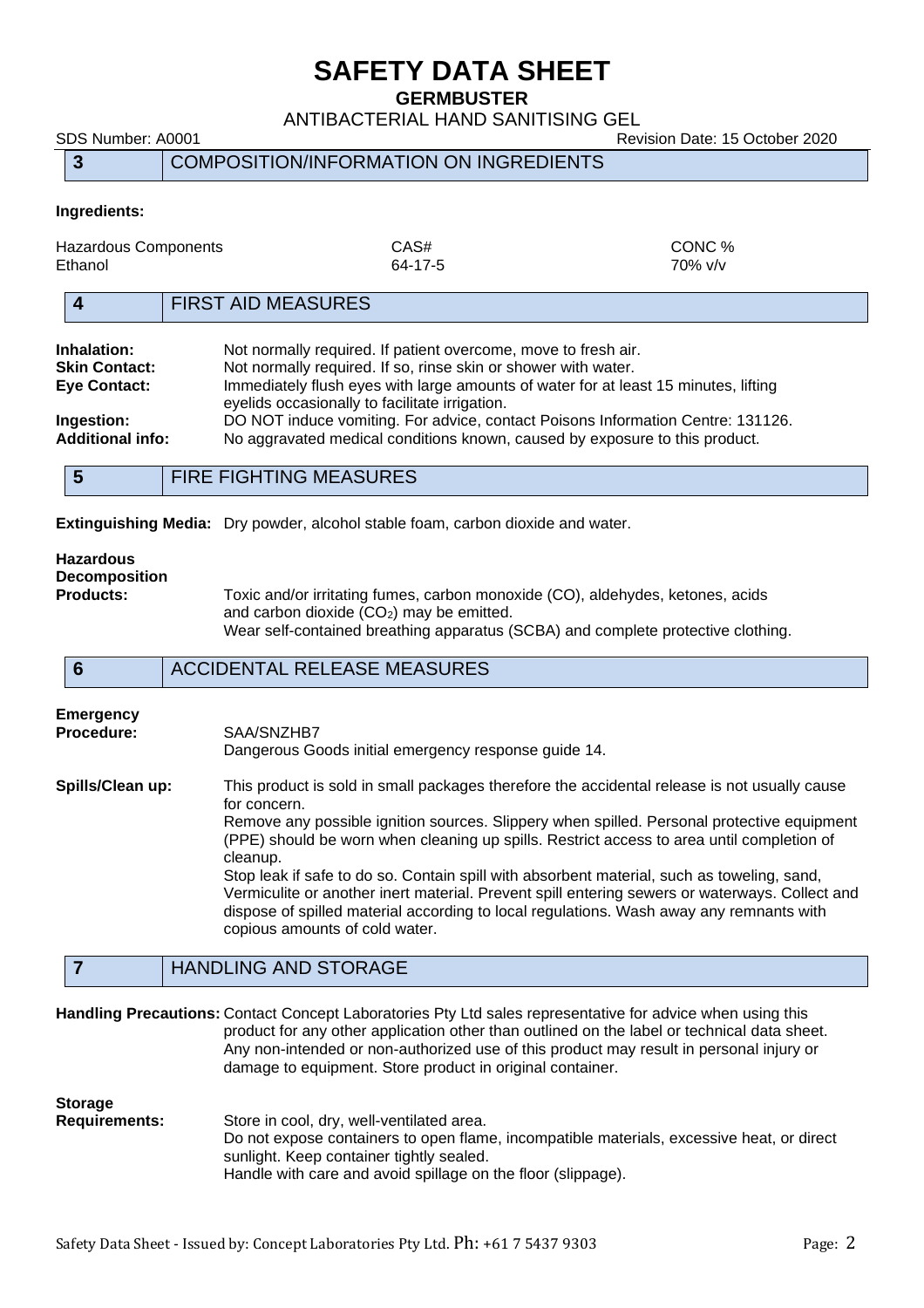**GERMBUSTER**

ANTIBACTERIAL HAND SANITISING GEL

SDS Number: A0001 80001 Revision Date: 15 October 2020

### **8** EXPOSURE CONTROL/PERSONAL PROTECTION

#### **Engineering Controls:** Not normally required.

Use local exhaust for dust and fumes when processing and handling.

# **Personal Protective**

Eye/face protection - not required under normal circumstances. Should a splash risk exist, safety glasses or chemical resistant goggles should be worn to prevent eye contact. Skin protection - not required under normal circumstances. Respiratory protection - not required under normal circumstances

National Exposure Standards - Source: National Exposure Standards for Atmospheric Contaminants in the Occupational Environment [NOHSC: 1003].

| Ingredient | CAS No  | ES-TWA                        | ES-STEL |
|------------|---------|-------------------------------|---------|
| Ethanol    | 64-17-5 | 1000ppm 1880mg/m <sup>3</sup> | N/A     |

### **9** PHYSICAL AND CHEMICAL PROPERTIES

| Appearance:                        | Thick colorless liquid      |  |  |
|------------------------------------|-----------------------------|--|--|
| Odor:                              | Ethanol odor                |  |  |
| Solubility:                        | Moderately soluble in water |  |  |
| <b>Freezing/Melting Point: N/A</b> |                             |  |  |
| pH:                                | 7.5                         |  |  |

**Spec. Gravity:** 0.9<br> **Boiling Point:** 80-100°C **Boiling Point: Vapor Pressure:** N/A **Flash Point:** 23.5°C (ASDM D6450) **lgnition Temperature: N/A** 

### **10** STABILITY AND REACTIVITY

**Chemical Stability:** Product is stable under normal ambient conditions.<br>**Conditions to Avoid:** Avoid heat, sparks, high temperatures (store below Avoid heat, sparks, high temperatures (store below 30°C), and direct sunlight. Protect against physical damage. **Material to Avoid:** Strong oxidizing agents. **Hazardous Decomposition:** Burning can produce carbon dioxide and possible toxic chemicals such as carbon monoxide. **Hazardous Reactions:** None known.

| 11 | <b>TOXOCOLOGICAL INFORMATION</b> |
|----|----------------------------------|
|----|----------------------------------|

| <b>HEALTH EFFECTS</b><br>Acute      |                                                                                                                                                            |                                                                                          |
|-------------------------------------|------------------------------------------------------------------------------------------------------------------------------------------------------------|------------------------------------------------------------------------------------------|
| Swallowed:                          | Considered an unlikely route of entry in commercial/industrial environments.<br>Ethanol is a denaturant, which may cause optical nerve damage if ingested. | May be irritating to gastro-intestinal tract. May cause headache, dizziness, or fatigue. |
| Eye:                                | May irritate or damage the eye.                                                                                                                            |                                                                                          |
| Skin:                               | None known.                                                                                                                                                |                                                                                          |
| Inhaled:                            | Moderately irritating to the respiratory tract.                                                                                                            |                                                                                          |
| <b>Chronic</b>                      |                                                                                                                                                            |                                                                                          |
| Swallowed:                          | May cause degenerative changes in the liver and kidneys.                                                                                                   |                                                                                          |
| Eye:                                | Permanent damage may result.                                                                                                                               |                                                                                          |
| Skin:                               | No effect known.                                                                                                                                           |                                                                                          |
| Inhalation:<br><b>TOXICITY DATA</b> | No effect known.                                                                                                                                           |                                                                                          |
| Ethanol                             | $LD_{50}$ 7060mg/kg (oral, rat)                                                                                                                            | RTECS KQ6300000                                                                          |